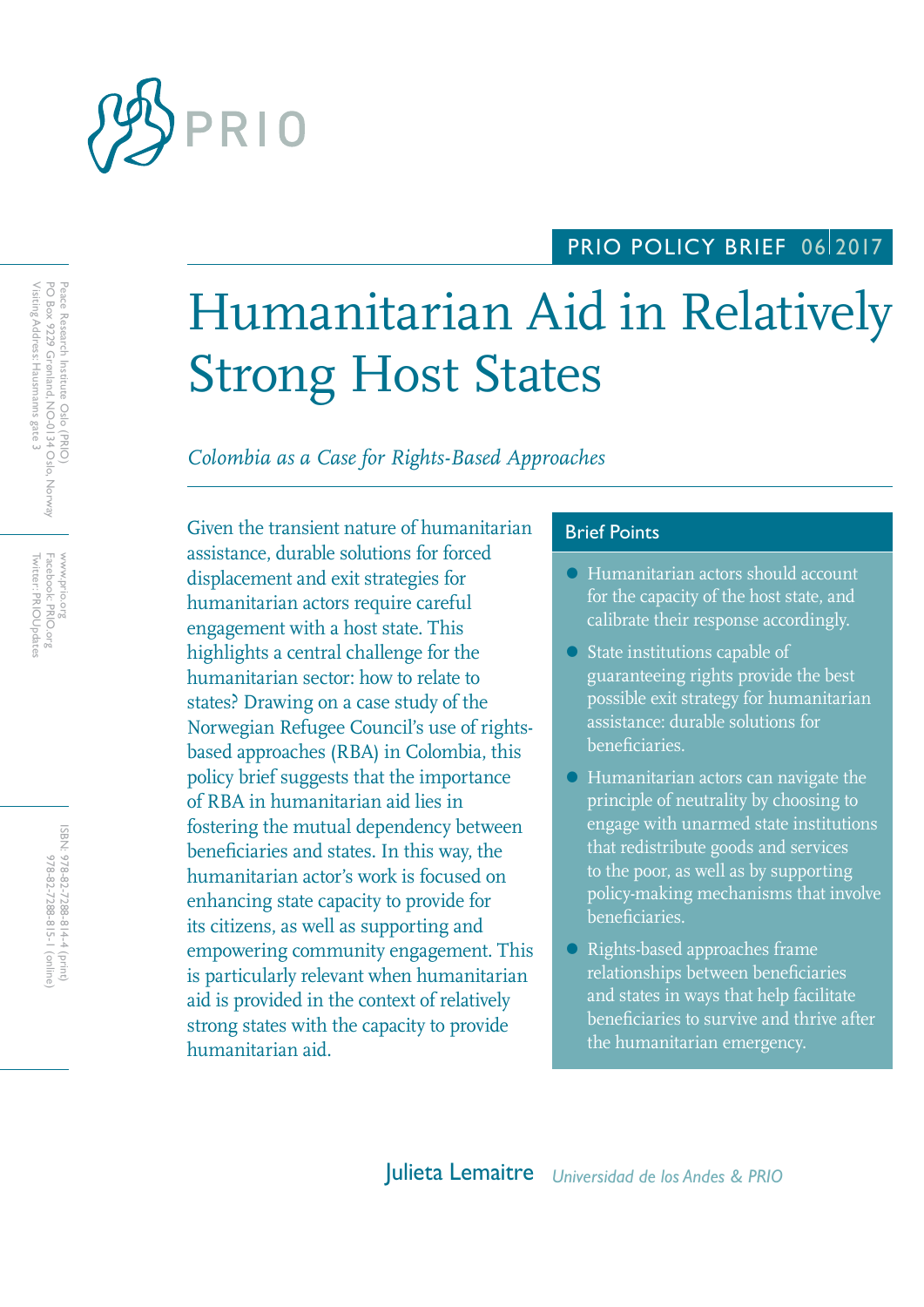#### **Introduction**

The inclusion of rights-based approaches (RBA) in humanitarian action in the 1990s was part of a vigorous turn toward human rights frames of actions in international law, international institutions and across the NGO sector. In the humanitarian sector, the introduction of RBA was broadly intended to enhance the legitimacy of aid, by promoting the accountability and professionalization of U.N. institutions, as well as of the growing sector of non-state institutions and state international cooperation agencies financing and/or providing both development and humanitarian aid.

While there are multiple and divergent practices of RBA, they all share the goal of strengthening the beneficiaries' capacity to make claims from duty bearers. However, while many actors claim to be 'rights-based' under international law, it is states that are duty bearers, and not humanitarian actors. Given the transient nature of humanitarian assistance, any durable solution for people in crisis entails a state assuming duties that correspond to beneficiaries' rights. Otherwise, if humanitarian actors exit, beneficiaries are left just as vulnerable as they were before they received the humanitarian aid. This highlights a set of central challenges for humanitarian actors:

- What should their relationship with the state be, given the humanitarian principle of neutrality?
- What kind of specific issues arise with respect to a relatively strong host state?
- How to relate to and enhance host-state capacity, to ensure a responsible exit?

This policy brief addresses these questions through a case study of the Norwegian Refugee Council's programming in Colombia.1

#### **Rights-Based Approaches to Humanitarian Aid**

A persistent criticism of the humanitarian turn to RBA is that it entails engaging with states. This, it is argued, often results in pandering to political actors: actors who

can promise rights protection, but who may be using humanitarian aid and actors for political ends. RBA have also been criticized for compromising the guiding humanitarian principles of neutrality and impartiality, by way of contributing to 'humanitarian politics'. Other critics view RBA to humanitarian aid as empty promises of empowerment and protection, underlining that while humanitarian action is rights-based, humanitarians are not duty bearers.

In spite of these criticisms, the fact remains that in a humanitarian crisis, it is the strength of the host state that ultimately guarantees the final goal of humanitarian aid: to secure a durable solution for crisisaffected communities. This brief argues for a conceptualization of RBA in humanitarian aid that is focused on:

- Enhancing the capability of the state to provide for its citizens (through redistribution)
- The opportunity for growing beneficiary involvement in their own survival, including in local politics (often phrased as 'resilience' or the ability to recover).

In this view, the importance of RBA in humanitarian aid is that they foster the mutual dependency between beneficiaries and states, so that through this relationship, states can then take over the humanitarian duties now reframed as rights, and serve beneficiaries now transformed into rights-bearers.

#### **Relatively Strong Host States**

While sovereign states are formally in international law, on the ground their capacity to exercise control and implement policies in their territory varies, and humanitarian actors need to adapt to this variation. In particular, challenges and opportunities arise when humanitarian actors operate in the context of a relatively strong host state, here defined as a state with an irregular territorial presence, but with otherwise substantial institutional presence and efficacy.

#### **Case Study: The Norwegian Refugee Council in Colombia**

Colombia is a good example of a relatively strong state. It is a solid constitutional democracy with a vibrant civil society, as well as a middle-income country that has suffered from the most acute humanitarian crisis of the Americas. Colombia has experienced decades of internal conflict, inherited from the Cold War, but also fueled by the war on drugs and by armed forces' violations of human rights. Years of internal conflict have caused a protracted humanitarian crisis; at the same time, they have also severely debilitated the state's capacity to respond to this crisis. The Colombian state has struggled to do so, and has engaged in massive legal and institutional reform in the attempt. With the groundbreaking Law 387 of 1997, internally displaced people were granted special rights to humanitarian assistance and poverty alleviation.

The implementation of Law 387, however, proved inadequate. In response to this, from 2004 the Colombian Constitutional Court has extended oversight powers to monitor and prompt state response to internal displacement. These powers coincided with a significant institutional and budgetary effort to register IDP and provide humanitarian aid. Transitional justice processes began in 2006, but more developed under a 2011 Victims' Law, which further strengthened registration and poverty alleviation, and added reparations to the rights of victims of armed conflict. The Colombian State has made a massive bureaucratic effort to respond to the rights of victims, under the Court's oversight. However, these efforts have proven to be insufficient. This is due to complex causes that include the persistence of armed conflict and internal displacement, as well as the incapacity and unwillingness of local and national bureaucracy to respond to IDP needs. Foreseeably, and in spite of the successful 2016 peace agreement with the FARC guerrillas, this situation will persist for some time given remaining insurgent and criminal armed groups vying for territorial control.

The Norwegian Refugee Council (NRC) has been present in Colombia since the early 1990s. Since becoming a direct provider of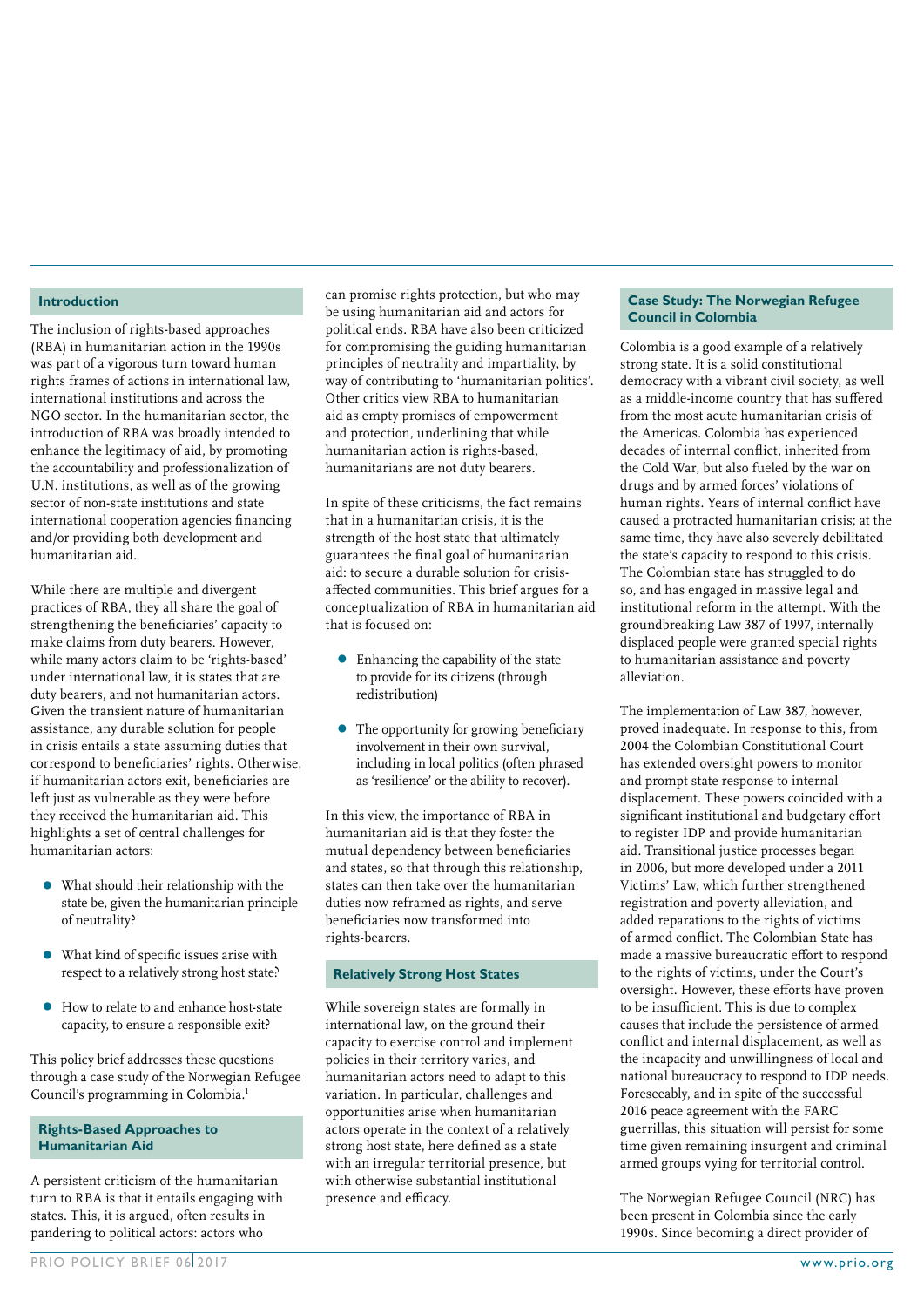aid in Colombia, the NRC has framed its programming on RBA, often in partnership with selected agencies and offices of the Colombian government. Legal assistance and legal orientation have been central to its work on the ground, through various projects over the years. It has also supported the Colombian State in the adoption of policies and programs to respond to victims of internal armed conflict, for example financing and producing amicus briefs and human rights reports for the Constitutional Court, and concluding agreements of collaboration with the Ministry of Education, the Victims' Unit and the Land Restitution Unit.

Globally, NRC has five areas of "core competencies":

- Shelter
- Water, sanitation and hygiene
- Food security
- Education
- Information, counseling and legal assistance (ICLA).

While NRC Colombia has replicated the global NRC's activities, the focus has been on the competencies most relevant in collaboration with a relatively strong host state. Therefore, reflecting this prioritization, this policy brief focuses on ICLA and the uniquely Colombian Advocacy and Public Policy Program (APP) as examples of the potential and limitations of RBA when engaging a relatively strong host state.

#### **Information, Counseling and Legal Assistance (ICLA)**

The NRC provides support through its information, counseling and legal assistance (ICLA) programs. These programs provide legal assistance to IDPs, helping them to claim rights and benefits that they are legally entitled to. This is achieved through the provision of legal aid (information and training as well as legal assistance in cases and petitions).<sup>2</sup> Through both legal information and legal counseling, NRC officials and subcontractors frame

the humanitarian crisis as a violation of the human rights the state is meant to protect. In Colombia, the ICLA program has provided both subcontracted and direct legal assistance not only to individual victims, but also to organized communities. It has also subcontracted and realized workshops providing training for both public officials and victim leaders. The general intention – manifested in assistance to organized communities, and in the efforts to train both leaders and public officials – is to promote state responsibility. Through these activities, ICLA in Colombia focuses on goals such as protecting real property rights (housing, land and property or HLP) and obtaining IDP registration. These activities have helped thousands of displaced Colombians to access government services and the institutions described above, especially Colombians in sparsely populated rural areas. Clearly, all of these activities require the existence of a legal frame in domestic law, such as Law 387, the Constitutional Court decisions, and the Victims' Law. They also require the institutional presence of duty-bearers for the rights created by the laws and the courts, and, in localities of irregular state presence, they further require the intermediation of programs like the NRC's ICLA.

Thus, through ICLA programs, the NRC supports engagement between beneficiaries of humanitarian assistance and the state institutions charged with responding to the crisis, with a view to making the NRC eventually superfluous as the state effectively responds to the population's needs. This has already happened, for example, in some smaller cities where the NRC initially had ILCA programs where it provided legal assistance and orientation to IDPs on a walk-in basis in partnership with local law schools. This program was then terminated in the cities when the NRC identified a change in state capacity to provide similar assistance in its local Victims' Offices. Now, the NRC focuses on bringing this program to underserved municipalities through three-day intensive workshops known as "legal brigades." This adaptation shows the potential for success of an RBA strategy.

#### **Advocacy and Public Policy**

For a short period in Colombia (2007 or 2008 to 2014), following the activism of the Constitutional Court, NRC Colombia developed a unique set of activities known as the Advocacy and Public Policy Program (APP). The APP grew out of the conviction that what was needed to address the humanitarian crisis was the implementation, through policy and through local government programs, of existing laws and court orders. The ultimate aim of implementing law and addressing gaps in public policy was particularly aligned with RBA, defined legalistically as holding duty-bearers accountable: this meant working with rights holders to demand protection, and with duty bearers to ensure they fulfill their responsibility. This was especially the case in engagement with those state institutions meant to respond to the humanitarian crisis, such as the Ministry of Education (education in emergencies), the Constitutional Court (in its ongoing vigilance of state compliance with its orders), the Victim's Unit (in the state's own humanitarian relief efforts), and beleaguered municipalities in conflict-torn areas.

The APP recognized the unique position of Colombia as a relatively strong host state with progressive legislation (and a legalistic culture); the existence of a humanitarian crisis; and an extended internal armed conflict. In this unique context, the NRC would have a new core competency: advocating for IDP rights, organizing IDP on the ground to claim rights, and heavily supporting the state, as duty bearer, to implement its own laws.

In 2014, however, the APP folded into ICLA after increased signs of cynicism the actual capacity of advocacy actions. This included the mounting evidence that the Constitutional Court's Autos (orders) were frequently not implemented, and the realization that, despite their significant legitimacy with victims, the APP carried little clout with local authorities. Frustration was particularly evident with the capacity of planning exercises and budgeting exercises to change local policy implementation, especially following changes in local governments after 2011. This failure shows the limits of RBA, which are the limits of a state's capacity to fulfill its obligations through its own democratic institutions.